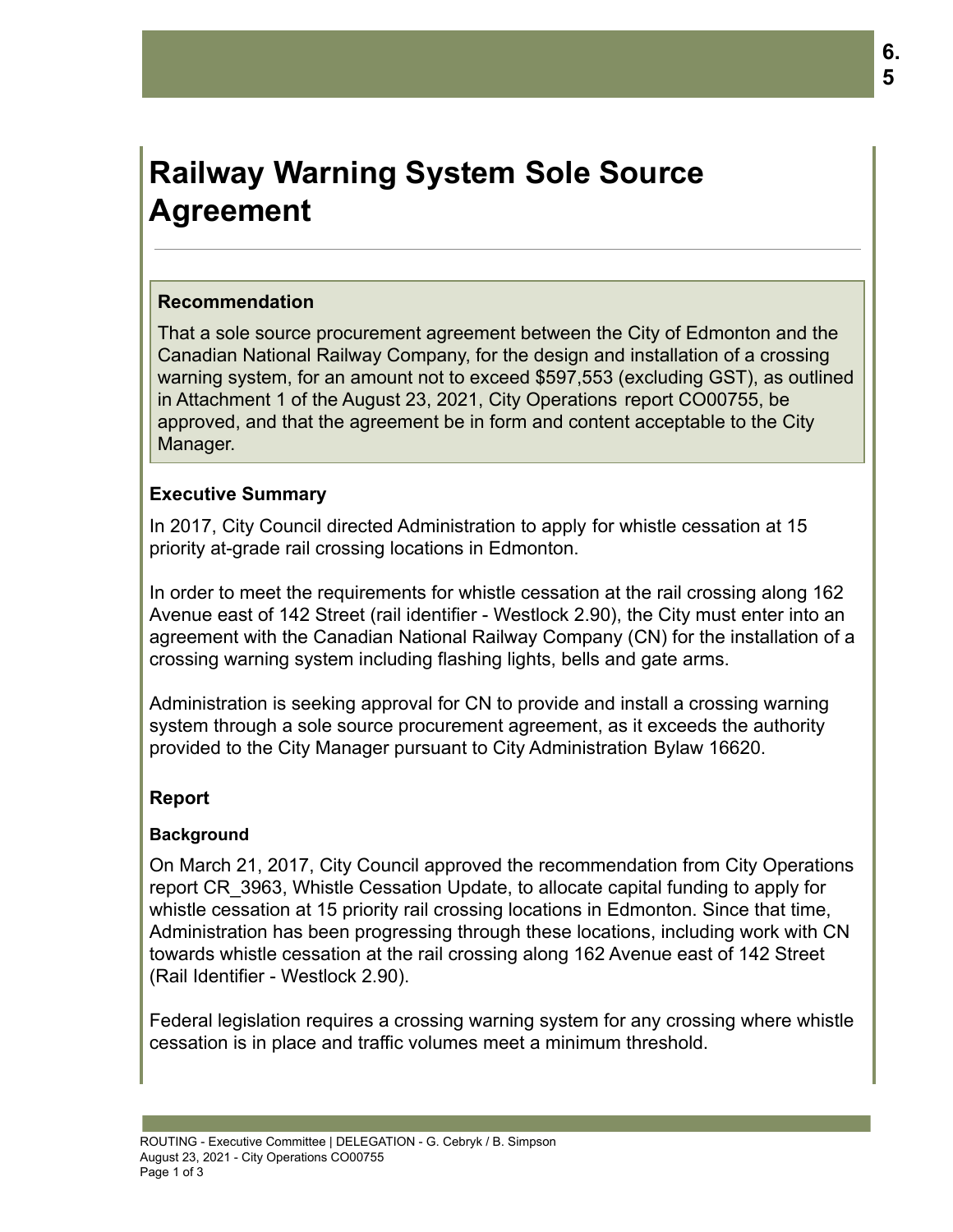The City completed a road widening and upgrade of 162 Avenue on either side of this rail crossing in 2020. As local development in the area continues it is anticipated that traffic volumes in the area will also increase.

In order to meet the requirements for whistle cessation at this location, a railway warning system including flashing lights, bells and gate arms must be installed by CN to meet Transport Canada's guidelines for the crossing, as legislated in the Railway Safety Act.

#### **Next Steps**

Administration has received a draft warning system agreement along with a materials and construction cost estimate of \$597,553 (excluding GST) from CN, which includes a 10 percent contingency to complete the work. The warning system is anticipated to be installed in late 2021 or in 2022 along with CN's completion of the roadway widening through the rail crossing, though timelines are determined by CN availability.

# **Budget/Financial**

The requested approval is for the design and installation of a crossing warning system, including flashing lights, bell and gates, for an amount not to exceed \$597,553 (excluding GST). This amount is currently allocated within the existing 2019 to 2022 approved Capital Profile CM-66-2194 - Regulated Rail Safety Upgrades.

# **Legal Implications**

As per the City Administration Bylaw 16620, agreements over \$500,000 that do not arise from a competitive procurement process must be approved by the appropriate Committee of Council.

The City is subject to trade agreements that require an open competitive process for procurements of this value, unless a trade agreement exemption applies. For this procurement, the sole source exemption in each trade agreement applies.

# **Public Engagement**

Administration completed public engagement in 2019 and 2020 regarding the 162 Avenue road widening and upgrade project, and received positive feedback related to the installation of the warning system.

Administration also completed stakeholder engagement with representatives of CN and railway union regarding the whistle cessation project, as required by Transport Canada.

Further public notification will be provided, as required by Transport Canada, prior to the request for City Council to pass a resolution for whistle cessation at the 162